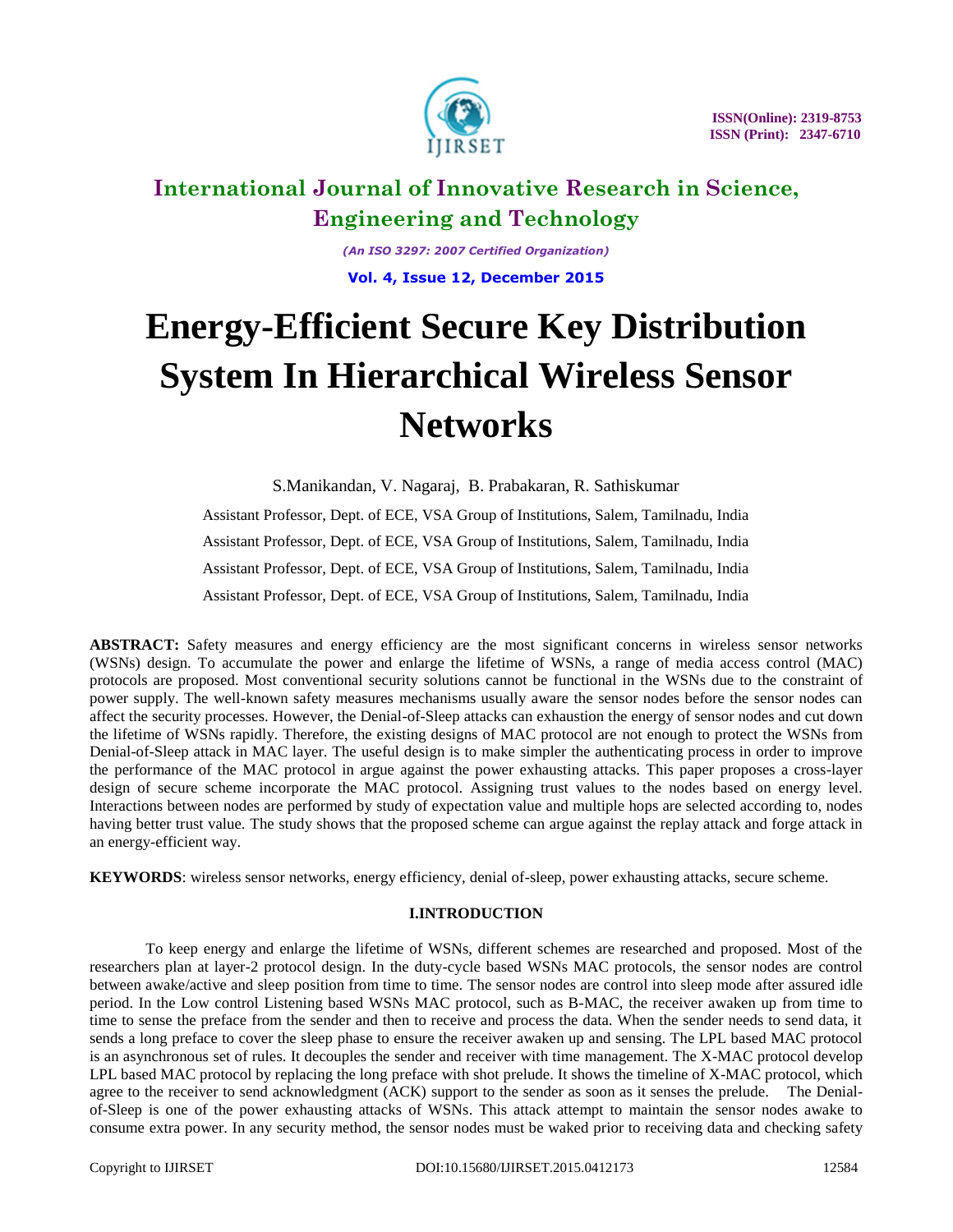

*(An ISO 3297: 2007 Certified Organization)*

#### **Vol. 4, Issue 12, December 2015**

measures properties. Present layer-2 protocol designs are inadequate to protect a WSN from Denial-of-Sleep attack. Lacking security method, an anti-node can broadcast a false prelude frequently. If the receiver cannot inform the real preamble and the forged one, the receiver will receive and route the data from the anti-node. Such attack will keep the receiver wide awake as lengthy as the data transmission maintain, which exhausts the battery of nodes quickly. In addition, an anti-node can rerun a false preamble ACK to the sender. Thus, the sender will establish to send the data to the anti-node but it will in no way receive the correct data ACK. Similarly, the sender may send data frequently and exhausts the battery of node quickly. As a result, the sender and receiver need joint authentication schemes to argue against such attacks. In conventional wireless security system, the transmitting information is encrypted with keyed symmetric or asymmetric encryption algorithm. The wireless sensor networks desire the symmetric algorithm to circumvent the complicated computing and heavy energy utilization. But the encrypted information makes the battery exhaustion still worse in Denialof-Sleep attack. The anti-node can launch the encrypted "junk" data to receiver. This attack armed forces the receiver to decrypt the information. Before the receiver recognizes that the data is "junk", the receiver use more power to receive and decrypt information. These methods also keep sensor nodes wide awake longer. An easy and quick mutual authentication scheme is needed to incorporate with MAC protocol to counter the encrypted "junk" data attack. In this paper, a cross-layer design of secure system integrating the MAC protocol, Two-Tier Energy-Efficient Secure system (TE S), is proposed to keep the WSNs from the on top of attacks. The practical aim is to make simpler the security method when suffering the power exhausting attacks.

### **II.RELATED WORKS**

The B-MAC is a Low control Listening based WSN MAC procedure, which decouples the sender and receiver with time management. The receiver wakes up from time to time to sense the prelude from the sender and after that to receive and route the data. When the sender wants to send information, it sends an extensive preamble to cover the sleep stage to guarantee the receiver waken up and sensing. It proves the timeline of B-MAC procedure. The B-MAC procedure has no ACKs and the receiver has to listen in and to stay for the long prelude ended from the sender. This lengthy preamble design of LPL based procedure consumes the main power of both sender and receiver. The X-MAC procedure improves LPL based B-MAC protocol by replacing the extensive preamble with little preambles. It proves the timeline of X-MAC procedure, which allocate the receiver to send ACK support to the sender as soon as it senses the prelude. These short prelude designs reduce the power consumption of equally the sender and receiver. The RI-MAC procedure reduces the channel tenancy time of a matchup of a sender and receiver. It proves the timeline of RI-MAC procedure, which permit the sender to send acknowledgment (ACK) and data reverse to the receiver as soon as it senses the signal. In an active session key policy (DSKP) was proposed based on a one time password (OTP) scheme to keep users during the verification method and session key conformity process. The basis for using OTP is that it varies with gathering where the time taken is long a sufficient amount compared with a human-chosen secret word. Therefore, it is tough to trace and detect. By using argue against indicated hash-chain algorithm, the DSKP is computationally low-cost. However, the synchronized work against of hash-chain algorithm may not be suited to the asynchronous Low control Listening based MAC protocol in WSNs due to its complexity in keeping the work against synchronized in untrustworthy communication media. The slide of security algorithms have been fit studied on embedded method. Several popular algorithms of symmetric encryption and hashing function were evaluated on varied micro-controller component (MCU). Based on tentative tests, the timepiece cycles and execution time were measured for each algorithm and stage. These logical models can be derived to show the computational cost of the known embedded architectures on dissimilar encryption schemes. Inclusive surveys of design challenges and recently proposed MAC procedure, where the MAC protocols of WSNs are classifier and the classification of MAC protocols to help deciding a function.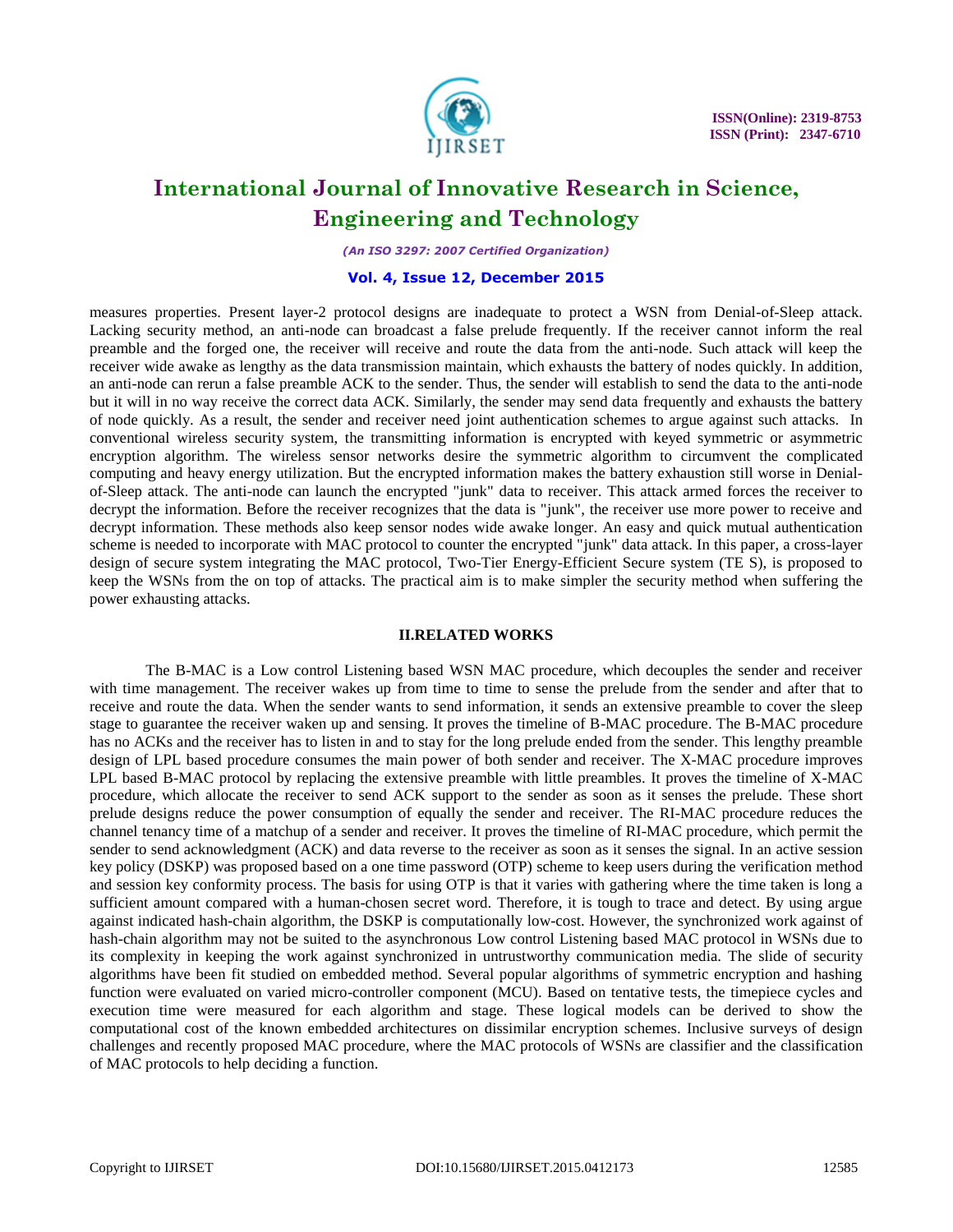

*(An ISO 3297: 2007 Certified Organization)*

#### **Vol. 4, Issue 12, December 2015**

### **III.EXISTING METHOD**

The Existing Method, current layer-2 procedure designs are inadequate to maintain a WSN from Denial-of-Sleep attack. The power protection is one of the major goals of WSN plan, whereas the safety scheme forever consumes more power of method. There is no well choice rule to cooperation the supplies between power conservation and safety measures method. The Denial-of-Sleep is one of the power exhausting attacks of WSNs. This attack is an unusual type of Denial-of-Service (DoS) attack, which tries to wait the sensor nodes wide awake to use more power of the constrained power contribute. An anti-node can send false information packets to sensor node of vulnerable WSNs to initiate redundant transmissions frequently. Without security method, an anti-node can broadcast a false preamble commonly in the senderinitiated schemes. If the receiver cannot inform the real prelude and the false one, the receiver will receive and method the data from the anti-node. Such attack will stay the receiver aware as long as the data broadcast sustains, which exhausts the sequence of nodes quickly.

### **IV.PROPOSED METHOD**

This paper aims to develop an energy-efficient secure method against power exhausting attacks, particularly the denial-of-sleep attacks, which can cut down the lifetime of WSNs quickly. Although different media access control (MAC) procedure have been proposed to keep the power and expand the lifetime of WSNs, the existing plan of MAC protocol are inadequate to keep the WSNs from denial-of-sleep attacks in MAC layer. This is attributed to the detail that the well-known safety measures mechanisms usually wide awake the sensor nodes earlier than these nodes are allowed to execute the safety measures processes. In any adopted security method of WSNs, the sensor nodes must be waked before receiving information and checking safety measures properties. The practical aim is to make simpler the security process when suffering the influence exhausting attacks. The design of safety measures scheme in upper layers may be coupled with the fixed data link layer system.



**Figure1.1** Proposed Flow Diagram

In this paper, a cross- layer aim of secure method integrating the MAC procedure, Two-Tier Energy-Efficient Secure Scheme (TE2 S), is proposed to protect the WSNs from the above attacks based on our beginning frameworks. This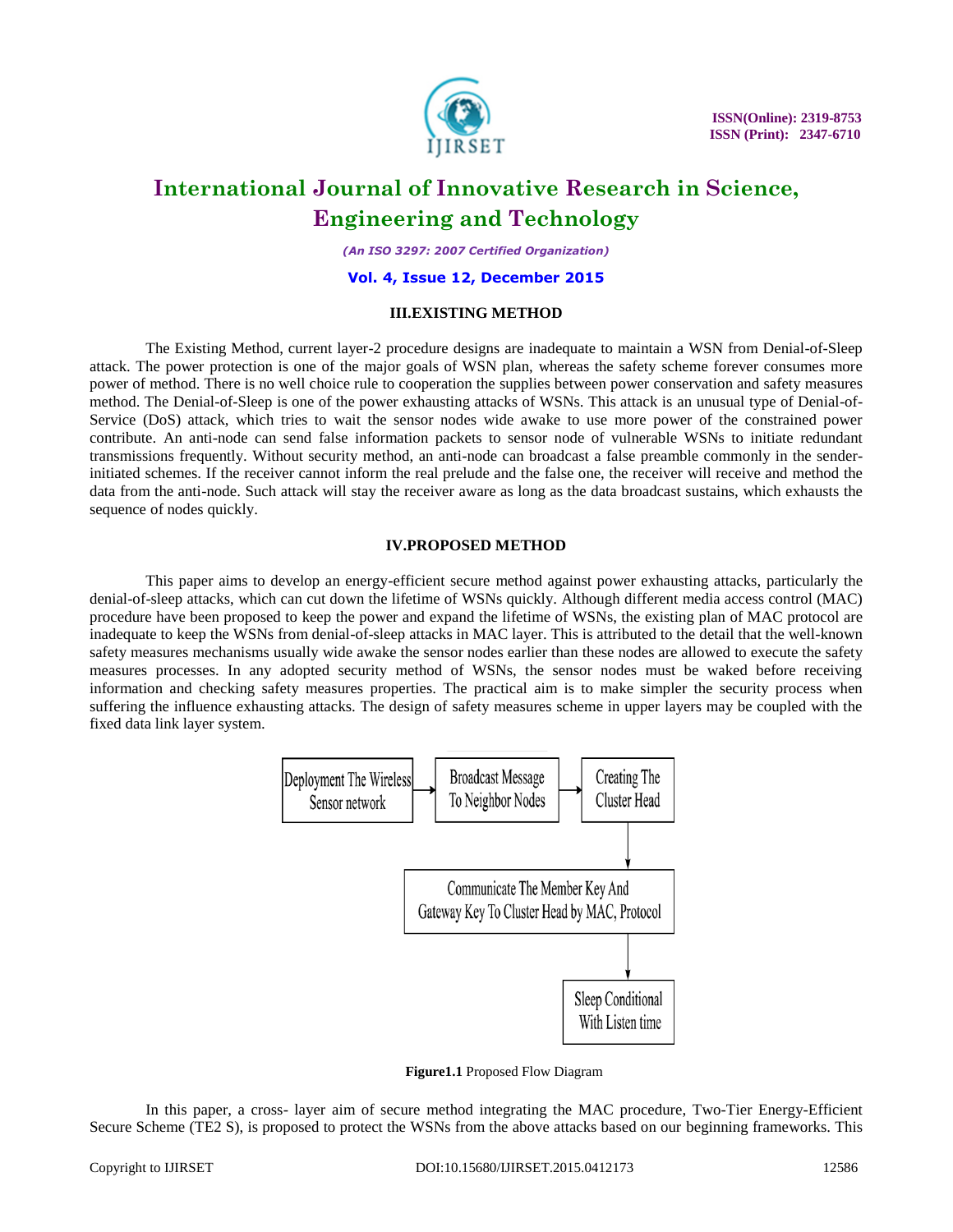

*(An ISO 3297: 2007 Certified Organization)*

### **Vol. 4, Issue 12, December 2015**

cross-layer plan involves coupling two layers at aim time without creating new boundary for in sequence sharing at runtime.

### **V.MODULE DESCRIPTION**

### **Topology Formation**

Wireless Sensor Nodes are deployed over a region where some phenomenon is to be monitored. Each node in the Wireless Sensor Network maintains the details of neighbor node.

### **Anti-Node Detection**

In the authenticated broadcasting method, a plaintext "Hello" message is encrypted by the pre-distributed key as the broadcasting challenge. If the sensor cannot decrypt the received message effectively, the sender is said to be an antinode. Thus, the standard nodes and the anti-nodes can be making different.

### **Cluster Formation**

When sensors are initial deployed, the ADTCA from may be used to separation the sensors into group.

### **1) Cluster head Selection:**

Each sensor sets a random waiting control, broadcasts its occurrence via a "Hello" signal, and listens in for its neighbor's "Hello." The sensors that have the sense of hearing many neighbors are good quality candidates for initiating original clusters; those with little neighbors should wish to wait. Sensors revise their neighbor information (i.e., a counteract specifying how many neighbors it have detected) and reduce the random waiting time based on every "new" Hello message received. There are three special kinds of sensors: (1) the cluster heads (2) sensors among an assigned cluster ID (3) sensors without an assigned cluster ID, which will connect any close by cluster and turn into 2-hop sensors.

### **2) Gateway Selection:**

To intersect two adjacent non-overlapping clusters, one cluster component from each cluster must turn into a gateway. According to the procedure of cluster configuration, sensors can get local information and identify the number of neighboring sensors in nearby clusters.

### **Key Distribution**

In this stage, two symmetric public keys, a cluster key and a gateway key, are encrypted by the pre-distributed key and are distributed in the neighborhood. A cluster key is a key shared by a cluster head and its entire cluster component, which is mainly used for securing in the neighborhood broadcast messages, e.g., routing organize information, or securing sensor communication.

### **Key Renewal**

Using the similar encryption key for extended periods may acquire a cryptanalysis threat. To keep the sensor network and avoid the adversary from getting the keys, key renewing may be required. Primarily all cluster heads (CHs) decide an inventor to start the "key regeneration", and then it will launch the index to all cluster heads in the set of connections.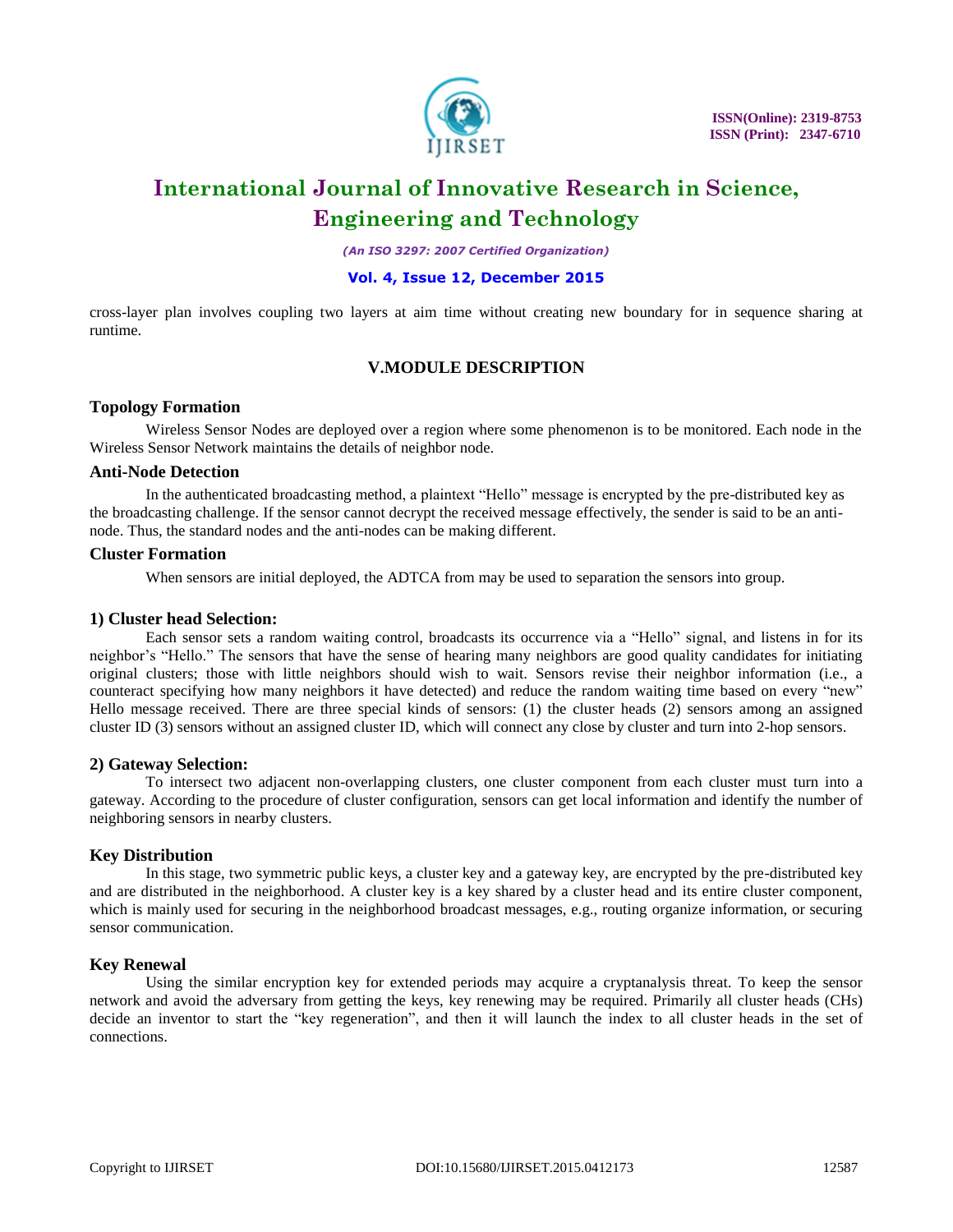

*(An ISO 3297: 2007 Certified Organization)*

#### **Vol. 4, Issue 12, December 2015**

### **VI.SECURITY ANALYSIS**

### **A. Mutual Authentication**

The dynamic session key  $K_S$  is a hash function and includes 3 items:  $K_C$ ,  $R_S$ , and  $R_T$ . In these items, the  $R_S$  and  $R_T$ . are newly selected random numbers by the sender and receiver respectively. These random numbers will be changed every time to ensure the  $K_S$  to be created dynamically. The cluster key  $K_C$  is shared only by the valid member nodes of a cluster, which indicates that the sender and receiver are valid member nodes of cluster. Thus, the sender and receiver can be authenticated mutually.

#### **B. Secure Token Replay Attack:**

In Tier-1, an anti-node may replay the previous eavesdropped random number  $R_s$  and secure token  $h(K_c | R_s)$ ) as a fake preamble to the receiver. Since the random number  $R_s$  and secure token  $h(K_c | R_s)$  are created dynamically during the transmission session, they are different in every session. The receiver can record and ignore the recent  $R<sub>S</sub>$ and *h* (Kc  $\mid$  R<sub>S</sub>) to resist the repeatedly secure token replay attack. Note that the number of recorded recent R<sub>S</sub> and *h*  $(Kc | R<sub>S</sub>)$  may depend on the memory amount of sensor nodes.

#### **C. Forge Attack:**

Without known  $K_c$ , an anti-node cannot compute the new dynamic session key  $K_s$ . It is infeasible to compute the  $h(K<sub>S</sub>)$  from  $h(h(K<sub>S</sub>))$  nor to compute the K<sub>S</sub> from  $h(K<sub>S</sub>)$ .

### **1) Fake Preamble ACK Attack:**

In Tier-1, an anti-node may send a fake preamble ACK to deceive the sender to keep sending data and therefore consuming energy. Since the receiver must compute  $h(h(K<sub>S</sub>))$  from  $K<sub>S</sub>$ , the valid  $h(h(K<sub>S</sub>))$  can be used to protect the sender against fake preamble ACK attack from anti-node.

### **2) "Garbage" Data Attack:**

In Tier-2, an anti-node may send "garbage" data to cheat the receiver to go into the step of decrypting data and therefore consuming energy. Since the sender cannot compute the  $h(K_S)$  from received  $h(h(K_S))$ , the valid  $h(K_S)$  can protect the sender against "garbage" data attack from an anti-node.

## **VII.SIMULATION RESULTS**

In this section, we present the MATLAB<sup>®</sup> model on the power of X-MAC and TE<sub>2</sub>S. Here we submit the MicaZ mote node datasheet for analyzing power consumption. The MicaZ has 4 KB of RAM, 128 KB of ROM and equips with ATmega128L MCU and Chipcon CC2420 radio unit. The ATmega128L run at 8MHz alarm clock and the transmitting data charge of CC2420 is 250 kbps. We take for granted that the power supply of MicaZ is fixed at 3.0 V. Table I shows the condition and energy utilization referred to the datasheets of ATmega128L in addition to CC2420.

| <b>Devices</b>     | <b>States</b>      | <b>Current</b>      | <b>Energy</b> |
|--------------------|--------------------|---------------------|---------------|
|                    |                    |                     | Consumption   |
| ATmega128L         | Active mode        | $5 \mu A$           | 15 mW         |
|                    | Idle mode          | 2 mA                | $6 \, mW$     |
|                    | Sleep mode         | $25 \mu A$          | $0.075$ mW    |
| CC <sub>2420</sub> | Transmit mode (Tx) | 17.4 <sub>m</sub> A | $52.2$ $mW$   |
|                    | Receive mode (Rx)  | 19.7 <sub>m</sub> A | 59.1 $mW$     |
|                    | Idle mode          | $20 \mu A$          | $0.06$ $mW$   |
|                    | Sleep mode         | uA                  | $0.003$ $mW$  |

**Table I.** Energy State of Atmega128l and Cc2420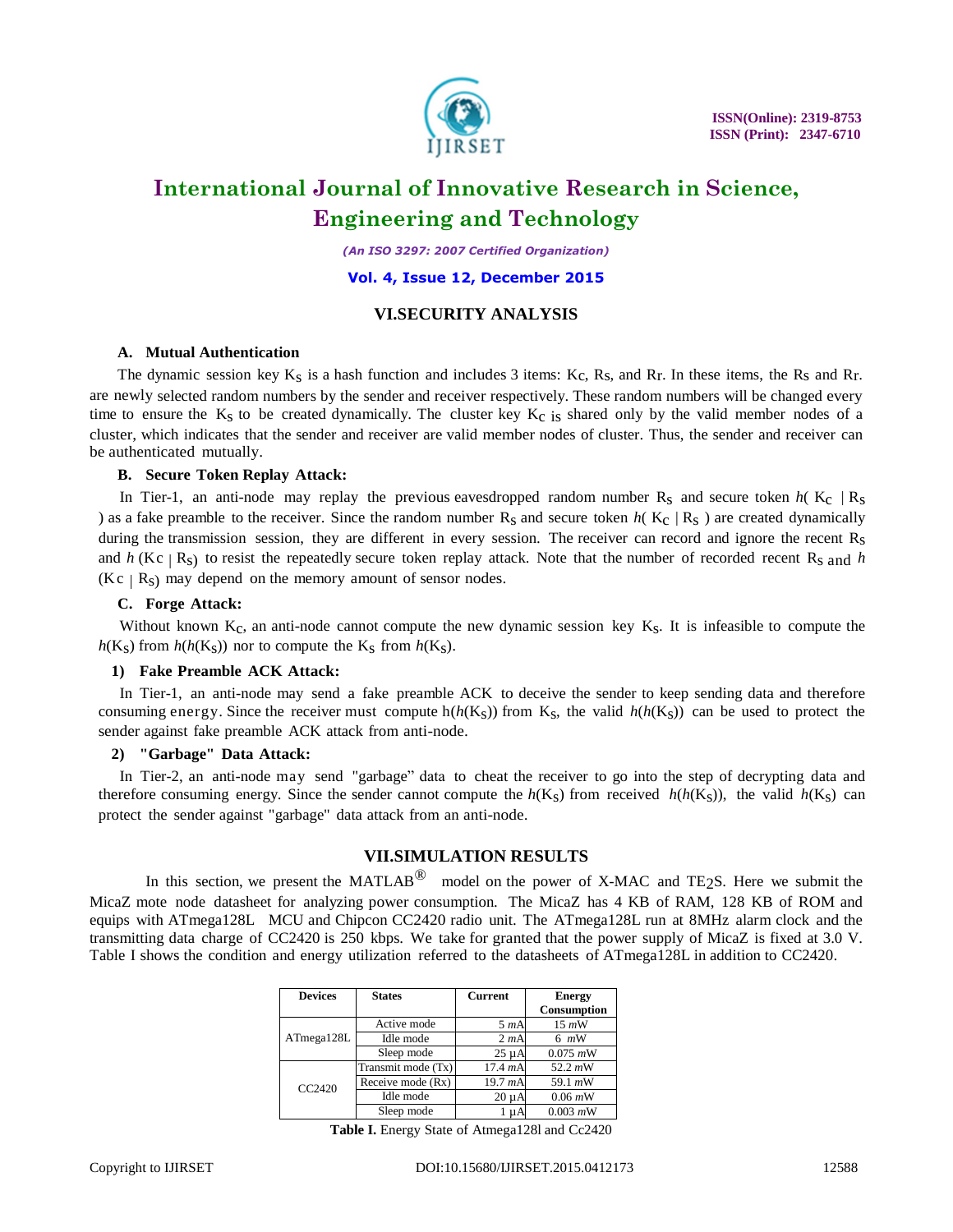

*(An ISO 3297: 2007 Certified Organization)*

### **Vol. 4, Issue 12, December 2015**

| <b>Algorithm</b> | <b>Plaintext</b><br>(bytes) | <b>Action</b> | <b>Execution Time (ms)</b> |            |
|------------------|-----------------------------|---------------|----------------------------|------------|
|                  |                             |               | Atmega128                  | Atmega128L |
| M <sub>D</sub> 5 | $1 - 26$                    | Digest        | 1.473                      | 2.946      |
|                  | 62-80                       | Digest        | 2.722                      | 5.444      |
| RC4              |                             | Init.         | 0.472                      | 0.944      |
|                  | 16                          | Enc./Dec      | 0.086                      | 0.172      |

thm 2 **Table II.** Execution Time and Energy Consumption of Security Algorithm

In this model, the MD5 is selected as the hashing function, and the RC4 is preferred as the encryption/decryption algorithm since they are computational inexpensive and proper for sensor network. The safety measures mechanisms overhead of MD5 and RC4 on ATmega128 have been studied. The ATmega128L divide up the same hardware construction with the ATmega128, excluding the ATmega128L runs at 8MHz clock, which is a partially of the ATmega 128. As a result the execution moment in time of security algorithm of ATmega128L doubles to facilitate of ATmega128. Table II shows the implementation time and energy consumption of safety measures algorithm of ATmega128 and ATmega128L.

| <b>Parameters</b>                         | Time $(ms)$                 |
|-------------------------------------------|-----------------------------|
| Duration of node sleep $(TS)$             | 500                         |
| Duration of node awake (TW)               | 25                          |
| Duration of preamble transmitting (TP)    | $\mathfrak{D}$              |
| Duration of preamble ACK listening (TPAL) | 20                          |
| Duration of Preamble ACK (TPA)            | $\mathcal{D}_{\mathcal{L}}$ |
| Maximum duration of preamble transmitting | 500                         |
| Duration of data transmitting (TD)        | $\overline{4}$              |
| Duration of data ACK transmitting (TDA)   | $\mathcal{D}$               |
| Duration of idle listening before sleep   | 20                          |

**Table III.** Protocol Parameters Values of Simulations

We assume the level of cluster key, safe token, casual number and session key is 16 bytes. The extent of ID and clock of node is implicit 2 bytes. The random number selection is making simpler as the hashed output of node ID and MCU's control. Based on these statement, the entity energy utilization of security operations is estimate. The assessment of 16 bytes protected token and hash chains can be completed in tens of sequence by the MicaZ MCU. Evaluate with thousands c y c l e s fixed cost of security algorithms; we suppose the power of comparison is small and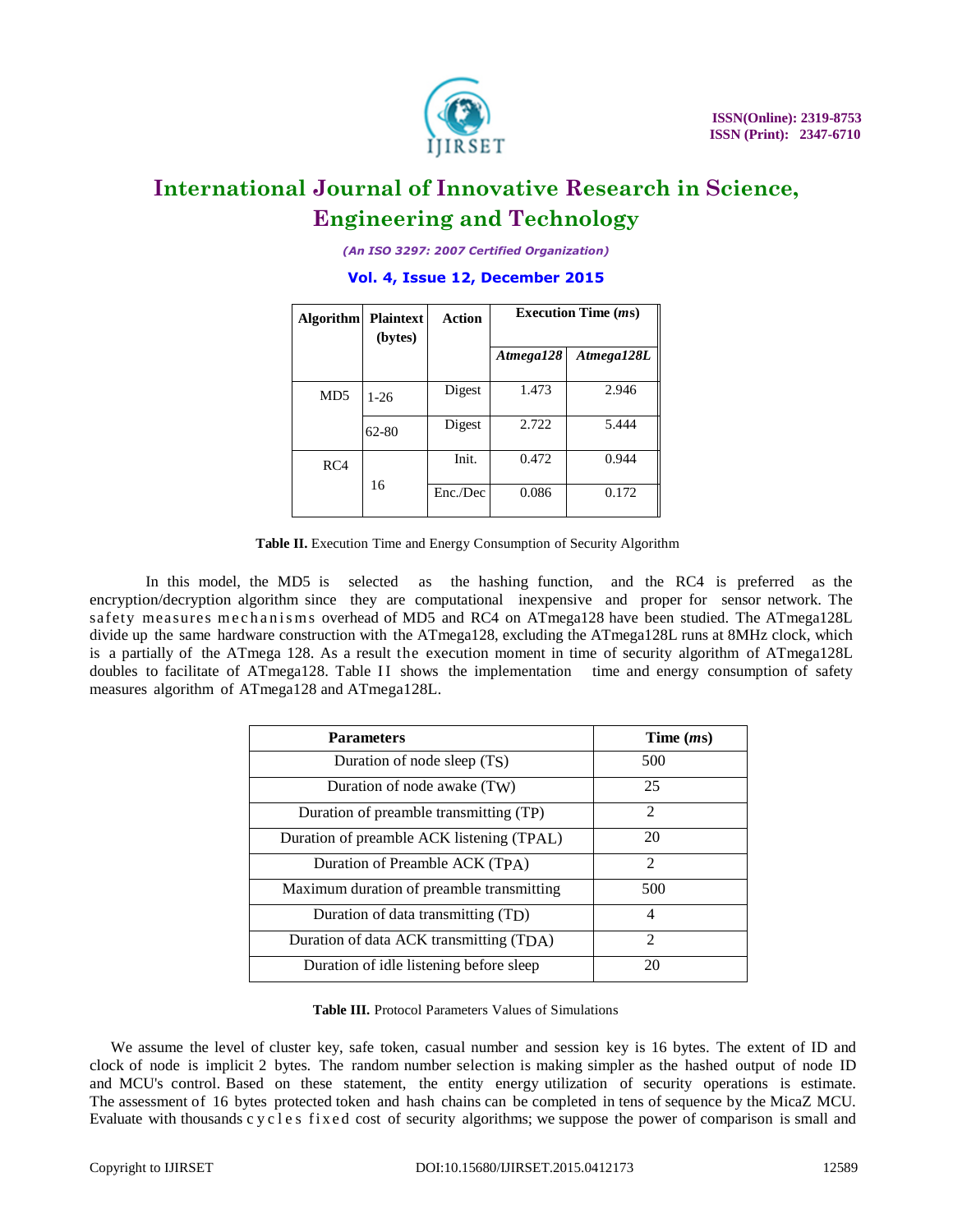

*(An ISO 3297: 2007 Certified Organization)*

### **Vol. 4, Issue 12, December 2015**

can be neglected.

The duty sequence is 4.76%. The transmitted information will be encrypted by  $RC4$  algorithm in the new X-MAC protocol. The packet sending time is 1 packet each 5 seconds and 3 seconds. The sensor node will send out received information right after the information packet received and completed. It shows the model results under the packet sending time of 1 packet every 5 seconds and 3 seconds correspondingly. Table IV shows normalized power consumptions of unique X- MAC and the proposed protected TE2S scheme.

| Packet rate               | <b>Energy consumption</b><br>(J/Hour) |                   | <b>Difference</b> |
|---------------------------|---------------------------------------|-------------------|-------------------|
|                           | $X-MAC$                               | TE <sub>2</sub> S |                   |
| 1 packet $/ 5$<br>seconds | 24.78                                 | 25.59             | 3.27%             |
| 1 packet $/3$             | 33.67                                 | 35.04             | 4.08%             |

**Table IV.** Normalized Energy Consumptions of Schemes

Under the package sending rate of 1 packet each 5 seconds, the proposed safe TE2S scheme enhances 3.27% in energy utilization. With the package sending time 1 packet every 3 seconds, the proposed secure TE2S scheme raise 4.08% in energy utilization.

#### **VIII.CONCLUSION**

This paper proposes a cross-layer plan of energy-efficient protected system integrating the MAC procedure. No additional packet is involved in the new MAC procedure design. This method can reduce the authenticating procedure as short as probable to mitigate the result of the power exhausting attacks. The safety measures analysis shows that this scheme can contradict the replay attack and forge attack. The power analysis identifies the operating method accurately, including the MCU and radio modules. The model result of normalized power consumption shows that the proposed scheme increases 4.08% in power consumption, below the packet sending time of 1 small package every 3 seconds. The energy investigation shows that this system is well-organized. Further power consumption of the proposed system under various information packet rate and attack situation will be investigated in the expectations. More LPL based WSNs MAC protocols additional than X-MAC, such as B-MAC, will be adopted to grant more widespread simulation results to maintain the effectiveness of TE S method. The assessment will also expand from single node to multiple nodes.

#### **REFERENCES**

<sup>[1]</sup> R. C. Carrano, D. Passos, L. C. S. Magalhaes, and C. V. N. Albuquerque, "Survey and taxonomy of duty cycling mechanisms in wireless sensor networks," IEEE Commun. Surv Tuts, vol. 16, no. 1, pp. 181–194, First Quarter 2014.

<sup>[2]</sup> M. Li, Z. Li, and A. V. Vasilakos, "A survey on topology control in wireless sensor networks: Taxonomy, comparative study, and open issues," Proc. IEEE, vol. 101, no. 12, pp. 2538–2557, Dec. 2013.

<sup>[3]</sup> J. Kabara and M. Calle, "MAC protocols used by wireless sensor networks and a general method of performance evaluation," Int. J. Distrib. Sensor Netw, vol. 2012, pp. 1–11, 2012, Art. ID 834784.

<sup>[4]</sup> A. Bachir, M. Dohler, T. Watteyne, and K.K. Leung, "MAC essentials for wireless sensor networks," IEEE Communications Surveys & Tutorials, vol.12, no.2, pp. 222-248, second Quarter 2010.

<sup>[5]</sup> D. Raymond, R. Marchany, M. Brownfield and S. Midkiff, "Effects of denial of sleep attacks on wireless sensor network MAC protocols, "IEEE Transactions on Vehicular Technology, vol. 58, no. 1, Jan. 2009.